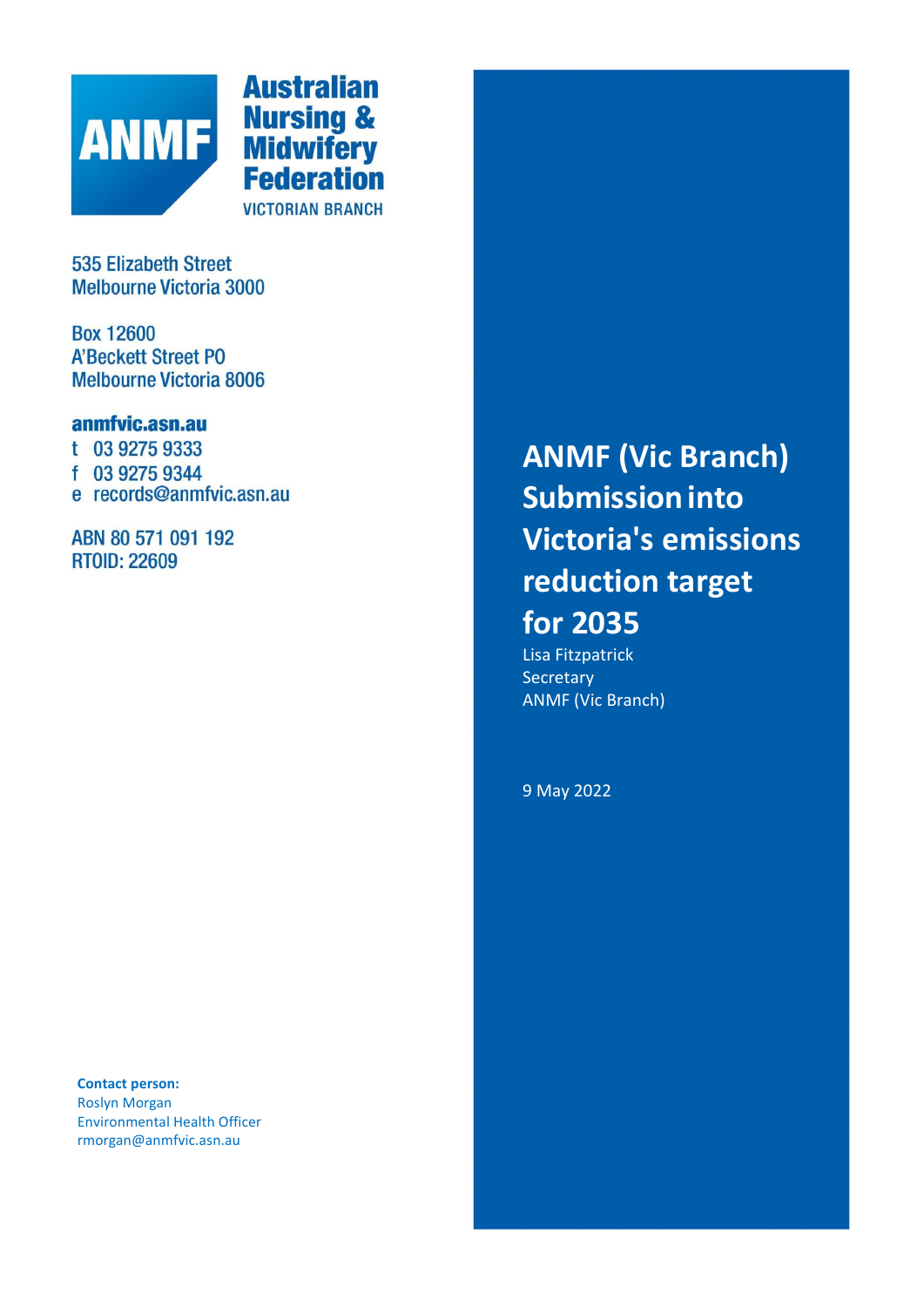### **Australian Nursing and Midwifery Federation (ANMF) Victorian branch, background**

The ANMF is Australia's largest national union and professional nursing and midwifery organisation. ANMF's eight state and territory branches represent the professional, industrial and political interests of more than 300,000 nurses, midwives and carers across the country.

ANMF (Vic Branch) has a membership of over 96 000 comprising nurses, midwives and personal care workers (however titled and working predominantly in the private residential aged care sector). Our members are employed in a range of health services and clinical specialties including hospitals, aged care, community health, mental health, maternal and child health, alcohol and other drug sector, medical clinics, prisons and the Australian Red Cross Blood Service.

The ANMF (Vic Branch) actively promotes action on climate change and environmental sustainability. Nurses, midwives and carers see daily the ways in which the community's health is inextricably linked to the health of our environment. Negative health impacts of climate change and environmental degradation affect the key social determinants of health and damage social and community structures. These negative health impacts in turn increase pressure on already burdened health services and our members.

ANMF (Vic Branch) welcomes the opportunity to submit to Victoria's emissions reduction target (ERT) for 2035. Our recommendation builds on the targets we endorsed in the 2019 enquiry.

### **ANMF (Vic Branch) endorsed positions on Emissions Reduction Targets (ERT).**

### **1. Climate change requires urgent action**

ANMF (Vic Branch) 2019 Union solidarity motion with School Strike 4 Climate recognises climate change as an existential threat and global emergency (IPCC 2018) that requires immediate and wide‐ reaching action within the next decade to avoid disaster. This recognition shapes our response.

### **2. 2030 ERT**

In 2019 ANMF (Vic Branch) supported a Victorian Trades Hall Council (VTHC) submission calling for a 67‐75% reduction by 2030, targeting a 1.5°C temperature rise.

### **3. 2035 ERT**:

ANMF (Vic Branch) has endorsed calls for a national 75% reduction in greenhouse gas emissions below 2005 levels by 2030 to reach net zero by 2035.

### **The science behind the targets**

The underpinning rationale was that the targets should be consistent with the goal of limiting temperature increases to 1.5°C.

The latest scientific report from the Intergovernmental Panel on Climate Change (IPCC) is the sixth assessment.<sup>1</sup> Lead author of the recently released third report in same, Professor Frank Jotzo,<sup>2</sup> states

<sup>1</sup> https://www.ipcc.ch/report/ar6/wg3/

<sup>2</sup> director of the Centre for Climate Economics and Policy at the Australian National University, and a lead author of the "National and sub-national policies and institutions" chapter , ttps://www.abc.net.au/news/science/2022‐04‐05/ipcc‐ climate‐change‐reportmitigation‐carbon‐emissions‐electric/100959560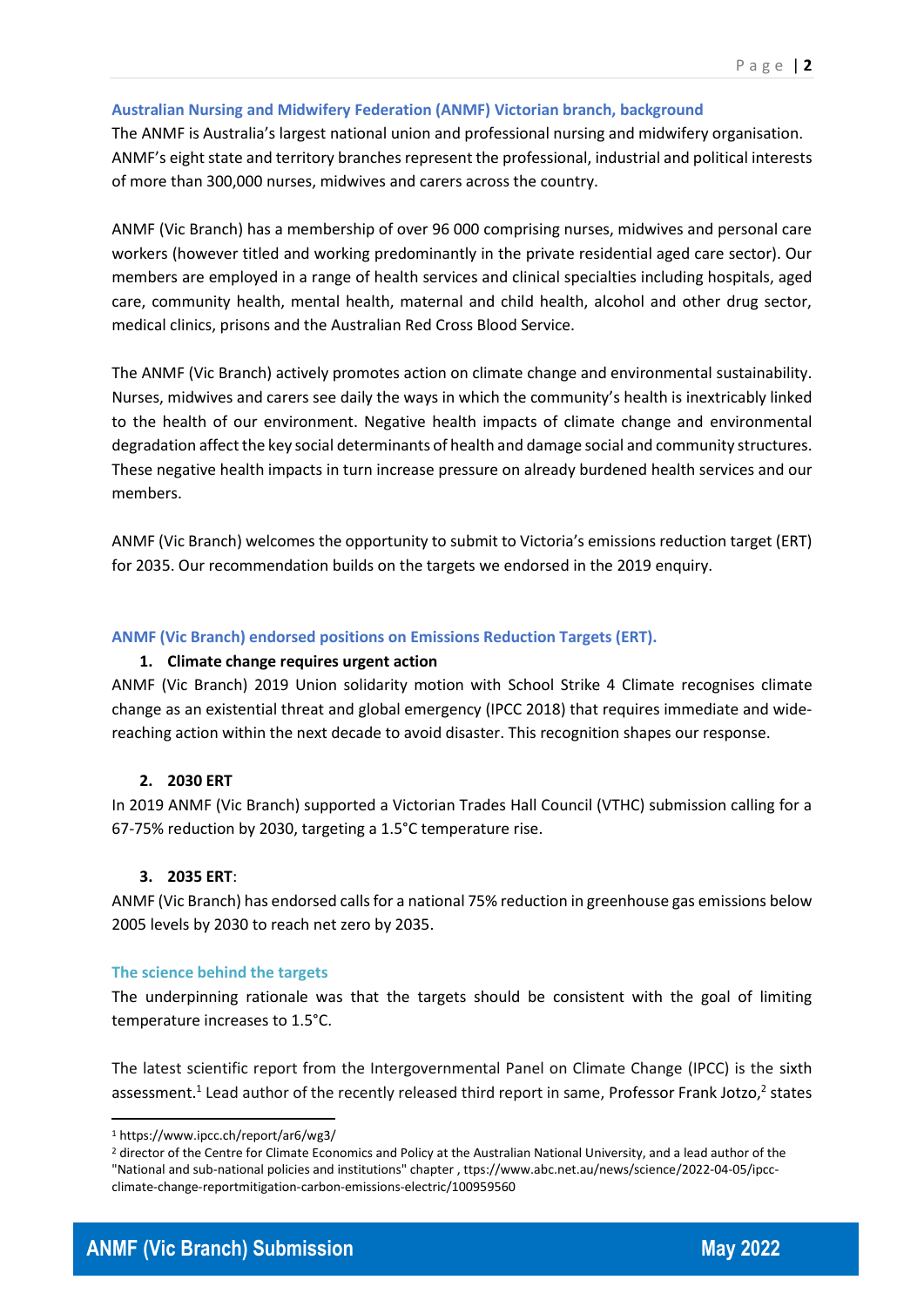greenhouse gas emissions must peak by 2025 to stay under 1.5 degrees of warming and would require immediate and deep emissions reductions in all sectors of all regions of the world. 2.0°C would trigger damage several magnitudes worse than 1.5°C. Keeping under this will require an "abrupt acceleration" of effort after 2030.<sup>3</sup>

- a. The Combet report recommended this would require an ERT of reduce emissions by 43% below 2005 levels by 2025 and 67% below 2005 levels by 2030. The Victorian Government target of 28‐33% by 2025, and 45‐50% for 2030 falls short of this.
- b. The Climate and Health Alliance (CAHA), is a coalition of health care stakeholders from across the sector from medicine, nursing, public health, social work, psychology, health care service providers, research, academic institutions and healthcare consumers. CAHA has called for a 75% reduction in greenhouse gas emissions below 2005 levels by 2030 and net‐zero greenhouse gas emissions by 2035
- c. The Climate Council<sup>4</sup> observes that the faster we can cut emissions, the more climate damage we can avoid. They too called for at least halving our emissions by 2030, and reaching net zero no later than 2035.

ANMF (Vic Branch) notes the Victorian State government is signatory to: a) the *Paris Pledge for Action* to limit global warming to well below 2°C b) the *Climate Leadership Declaration* to pursue efforts to limit warming to below 1.5°C.<sup>5</sup>

Victoria's climate change strategy economic analysis finds that to achieve our net-zero target, we have a choice between taking strong action to reduce emissions now or leaving the heavy lifting until later decades.<sup>6</sup>

### **The Healthcare sector**

## **1. A National Sustainable Health Unit (NSHU)**

ANMF (Vic Branch) Branch Council has endorsed the demand from Doctors for the Environment, for a NSHU, funded and resourced by the Federal Government and supporting State branches.

A NSHU would:

- a. Standardise and benchmark the measurement of carbon emissions in the health sector
- b. Develop a roadmap for, and assist with implementation of, emissions reduction and sustainability best practice.



<sup>3</sup> https://www.theguardian.com/environment/2022/apr/09/latest-ipcc-report-offers-key-lessons-for-australiabut-isanyone‐listening

<sup>4</sup> *(1) Aim High, Go Fast: Why emissions need to plummet this decade,Climate Council, April 21*

*<sup>(2)</sup> Spot the Difference: as world leaders rose to the occasion at the Biden climate summit, Morrison faltered, The Conversation, 23 April 21*

<sup>5</sup> : CLIMATE CHANGE POLICY BRIEFING: Victoria's first interim Emissions Reduction Targets;

https://www.climatechange.vic.gov.au/media‐releases/climateleadership‐declaration

<sup>6</sup> [Victorias-Climate-Change-Strategy-Economic-Analysis.pdf \(climatechange.vic.gov.au\)](https://www.climatechange.vic.gov.au/__data/assets/pdf_file/0023/521357/Victorias-Climate-Change-Strategy-Economic-Analysis.pdf)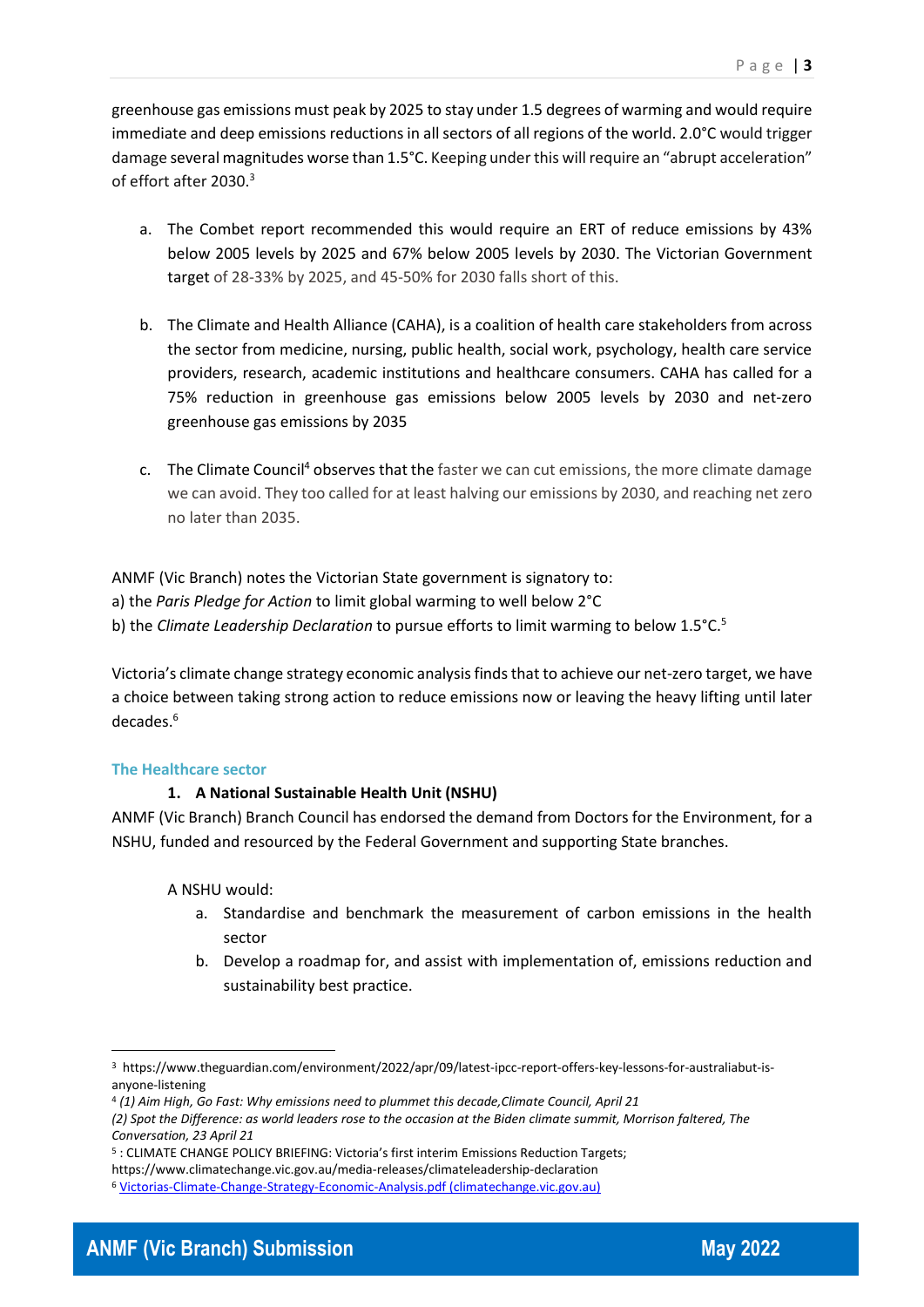c. Ensure successful implementation of sustainable healthcare initiatives at state, regional, health organisation/network, hospital and practice levels.

### 2. **A national strategy that addresses climate and health**

With input from over 100 experts across different fields<sup>7</sup>, CAHA have developed a *Healthy*, *[Regenerative and Just](https://www.caha.org.au/endorse_hrj)* framework for a national strategy on climate, health and wellbeing for Australia.<sup>8</sup> This future is one in which we prioritise planetary health (Healthy) and the protection of ecosystems and earth systems on which our health depends (Regenerative), along with a culture of cooperation for collective benefit (that's 'Just').It includes recommendations under eight areas of policy action.<sup>9</sup>



### **3. Victorian initiatives and action:**

It is worth pausing to acknowledge some of the changes the Andrews government has pledged to already that affect the hospital and healthcare sector. Of particular note is the commitment for electricity used in government operations – including schools, hospitals, metropolitan trains and trams and other public services to be 100 per cent renewable by 2025.<sup>10</sup> There has been installation of solar panels and LED lighting upgrades, moves to integrate zero emission vehicles into government fleets and the Victorian Energy Upgrade program.

<sup>7</sup> [Healthy, Regenerative and Just: Policy Agenda \(caha.org.au\)](https://www.caha.org.au/hrj-agenda)

<sup>8</sup> [Australians recognise health benefits of climate action, says new poll -](https://www.caha.org.au/mr_220316) Climate and Health Alliance (caha.org.au)

<sup>9</sup> [caha-healthy-regenerative-just-policy-FA-ONLINE.pdf \(d3n8a8pro7vhmx.cloudfront.net\)](https://d3n8a8pro7vhmx.cloudfront.net/caha/pages/1922/attachments/original/1614376057/caha-healthy-regenerative-just-policy-FA-ONLINE.pdf?1614376057)

<sup>10</sup> [https://www.climatechange.vic.gov.au/victorian-government-action-on-climate-change/Whole-of-Victorian-](https://www.climatechange.vic.gov.au/victorian-government-action-on-climate-change/Whole-of-Victorian-Government-sector-pledge-accessible.pdf)[Government-sector-pledge-accessible.pdf](https://www.climatechange.vic.gov.au/victorian-government-action-on-climate-change/Whole-of-Victorian-Government-sector-pledge-accessible.pdf)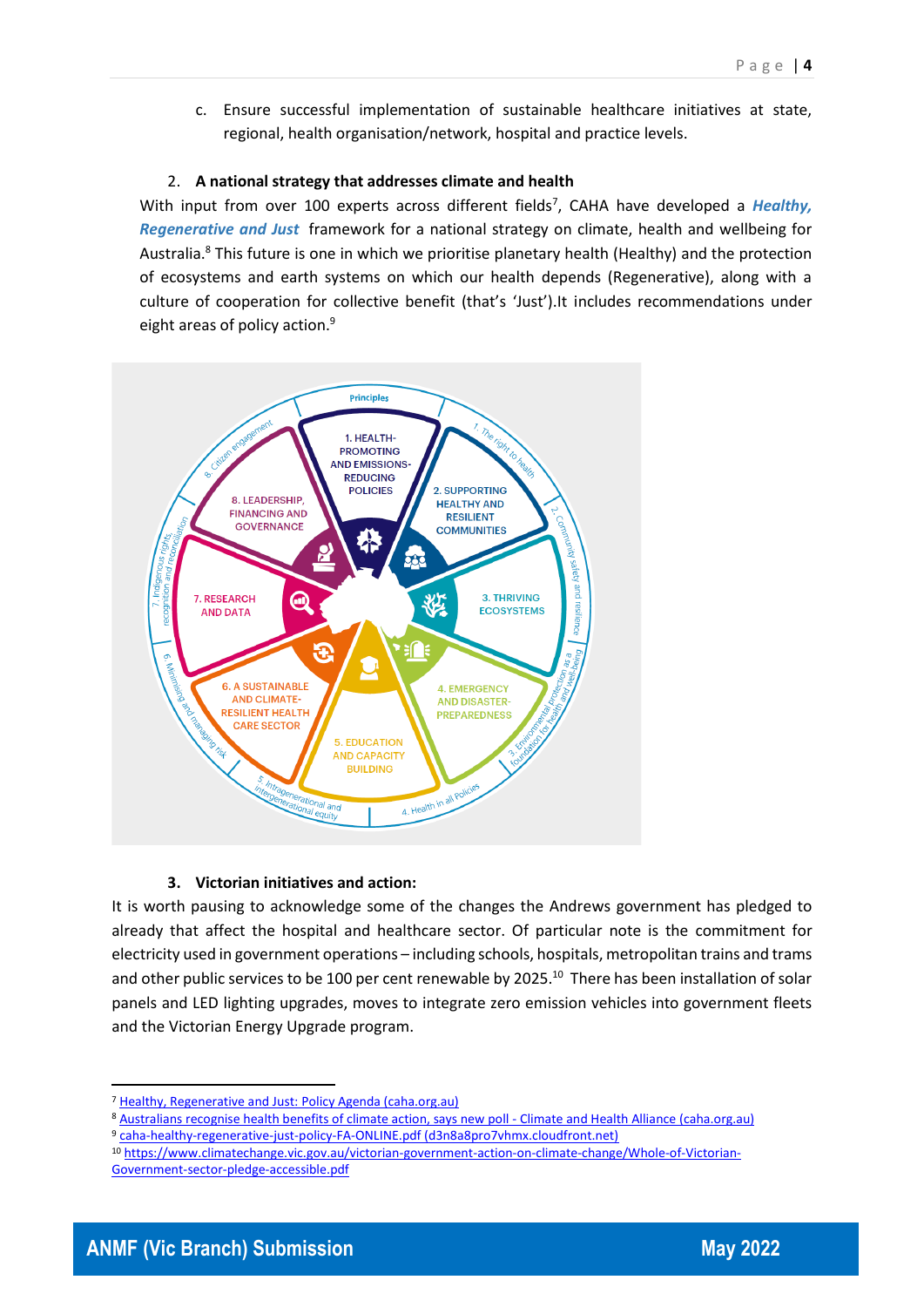**Survey Question: What three things do you think will cut Victoria's emissions the most in the period 2031‐2035? Boundary: Victorian health sector.**

#### **Action 1:**

*Recognise healthcare as an independent sector with potential to reduce emissions in its own right. In response to this recognition, re-structure and resource the Victorian Healthcare Sustainability Unit, to comprehensively establish Scope 1,2,3 emissions and model a trajectory for zero emissions healthcare by 2040.*

In order to respond to cutting emissions within the healthcare sector, we need to first understand the emissions profile of the sector.

Research published in The Lancet Planetary Health in 2018 reported the carbon footprint attributed to Australia's health care as 7%, with hospitals and pharmaceuticals the major contributors.<sup>11</sup> The NHS has already done substantive research which can guide Victoria's planning. The main difference between Victoria and the NHS is that the NHS is also responsible for primary care, whereas the Victorian public health system is mainly acute healthcare. Even so, the general healthcare services are similar, and the analyses offers learnings, pathways and comparison.

**There is value then in considering the sources of carbon emissions within the NHS. This chart, from**  Delivering a Net Zero National Health Service,<sup>12</sup> shows that the greatest areas of opportunity for change are in the supply-chain, estates and facilities, pharmaceuticals and medical devices, and travel.



*Adapt the NHS research to the Victorian setting and use this to develop a trajectory to zero emissions for Victorian healthcare. Action plans derived from the trajectory modelling will identify priority areas,* 

<sup>11</sup> https://www.thelancet.com/journals/lanplh/article/PIIS2542‐51961730180‐8/fulltext Source: Delivering a Net Zero National Health Service, p.13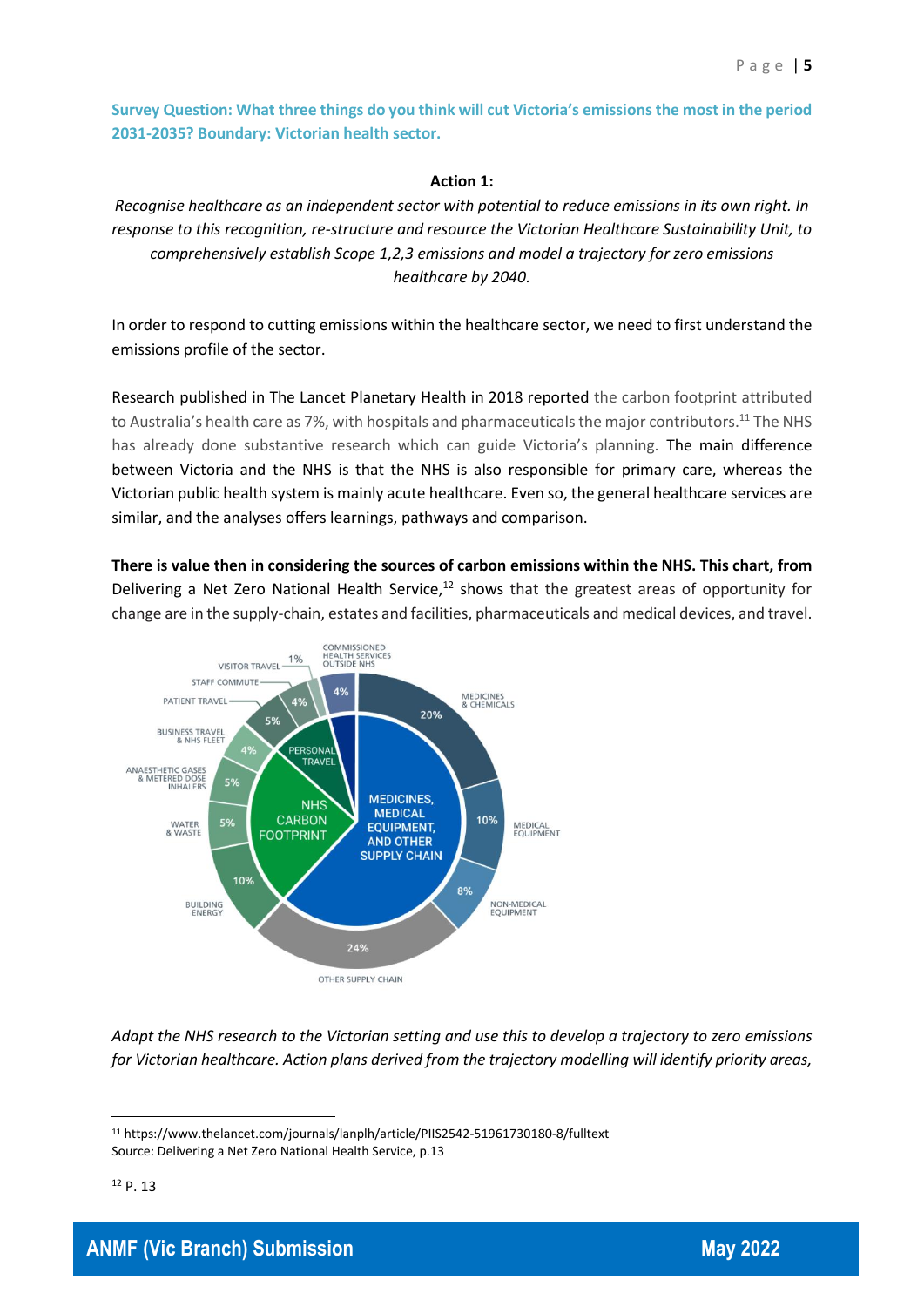*as well as what changes need to be made in policy, data capture systems and practice changes to facilitate and capture the emissions reduction.*

Examples of areas identified by the NHS and shared by Victoria include:

- Zero emission vehicles
- Low carbon inhalers
- Preventative medicine
- Digital care pathways
- Sustainable food/nutrition
- Buildings and infrastructure.

We would include in this: capital works guidelines for gas free hospitals, and minimum percentages of recycled content in government builds, including healthcare facilities.

## **Action 2**

*Incorporate Scope 1,2 and 3 into the trajectory modelling.*

60<sup>13</sup>-70<sup>14</sup>% of healthcare's emissions are derived from the health care supply chain (Scope 3), through the production, transport and disposal of goods and services.

*Victoria can incorporate the underlying principles of NHS – Identify those emissions we can directly control and those we can influence.* A net zero health system requires a net zero supply chain and there are many opportunities uncaptured in Victorian healthcare currently.

Resources can be used more efficiently, for example:

- 1. Capture opportunity to move to resterilise, refurbish and reuse rather than single use devises. The provision of renewable energy to public health facilities means the re-sterilisation of various items now offers a reduced emissions profile.<sup>15</sup> Importantly, this has implications for capital works guidelines as there needs to be planning and footprint accommodation for the sterilising services departments within hospitals.
- 2. There is also opportunity to move away from single use plastic. NHS Trust removed 200,000 single-use plastic items from its waste stream in 2019/20; saving four tonnes of waste per year and over £12,000 a year in packaging, delivery and disposal costs. The Victorian single useban is intended to commence in Victoria in February 2023. ANMF (Vic Branch) will be promoting this single use plan as it applies to healthcare at our annual Health and Environmental Sustainability Conference in May 2022.

The government can play a role to ensure that suppliers are decarbonising their own processes

The NHS has released a net zero supplier roadmap<sup>16</sup>. This puts expectations of net zero journeys on suppliers in order to qualify for a NHS contract. There is scope to expand the Government's Social Procurement Framework, particularly with respect to HealthShare



<sup>13</sup> https://www.thelancet.com/journals/lanplh/article/PIIS2542-5196(20)30271-0/fulltext <sup>14</sup> https://noharm-global.org/sites/default/files/documents-

files/5961/HealthCaresClimateFootprint\_092319.pdf

<sup>15</sup> [Financial and environmental costs of reusable and single-use anaesthetic equipment | BJA: British Journal of Anaesthesia](https://academic.oup.com/bja/article/118/6/862/3828038)  [| Oxford Academic \(oup.com\)](https://academic.oup.com/bja/article/118/6/862/3828038)

<sup>16</sup> [Greener NHS » Suppliers \(england.nhs.uk\)](https://www.england.nhs.uk/greenernhs/get-involved/suppliers/)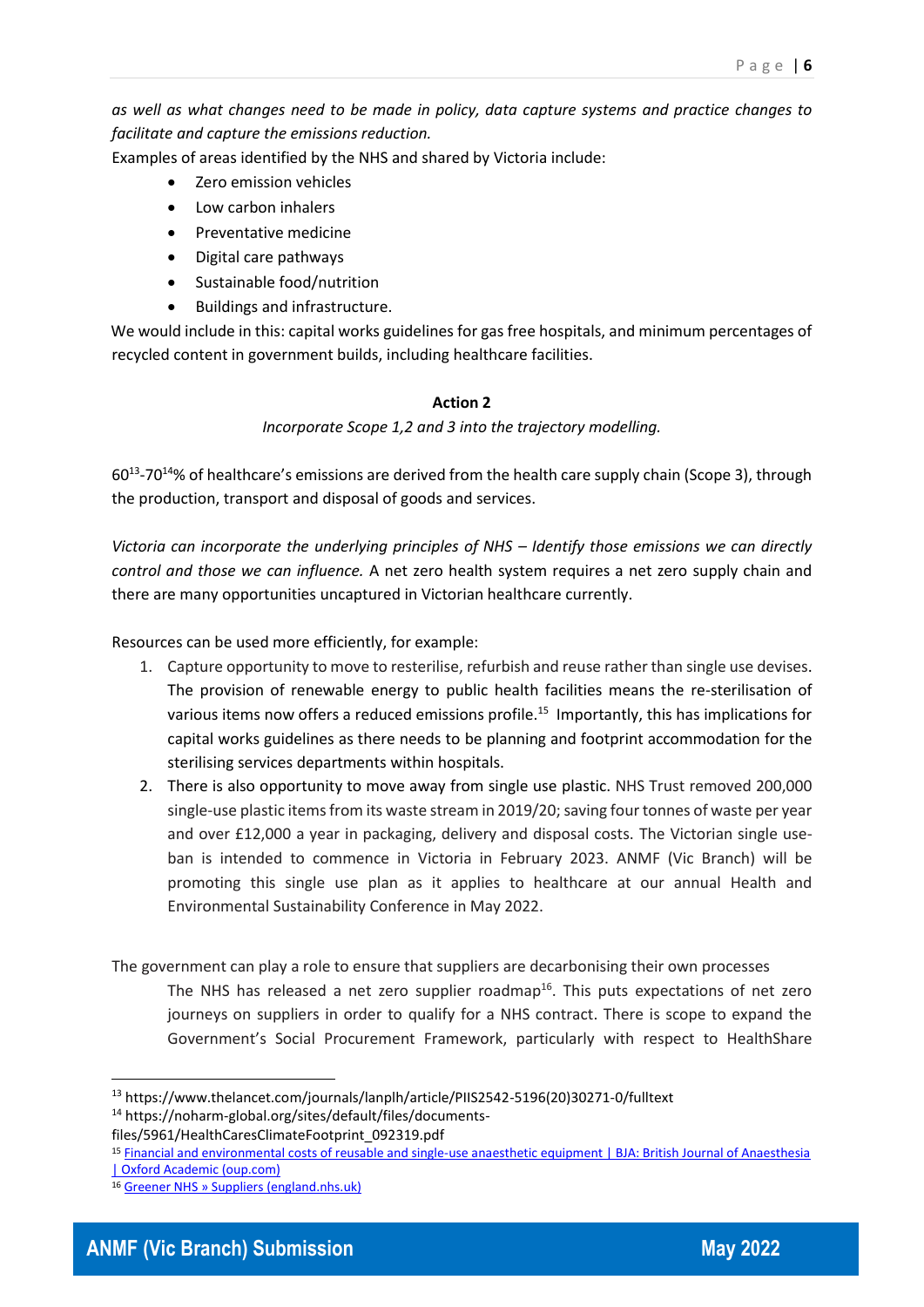Victoria's procurement contracts. There needs to be substantial weighting supporting onshore manufacture.

#### **Action 3:**

*All hospitals to have their own, or at least access to, a dedicated Sustainability Officer.* Isolated hospitals acting separately cannot rapidly lead transition to low carbon care. Coordination is needed across hospital jurisdictions. The action plans will need local implementation and coordination. The role must be positioned with executive reporting. It will implement the action plans and develop health care climate leadership, foster healthcare workforce capacity and capture and report on emissions reduction in healthcare.

The Department of Health manages more than \$23 billion in health assets including 126 hospitals and health services, but ANMF (Vic Branch) identifies only 11 dedicated Sustainability Officers. A dedicated sustainability position is required to realise the economic, environment and social benefits of tackling sustainability and emissions in a coordinated approach. Such a position can support and mobilise staff action as well as working strategically at the governance level in policy, procedure and planning. Environmental sustainability and climate risk need to be incorporated into a performance management system aligning individuals, departments and facility levels with emissions reduction targets and savings.

#### **Survey Question: What benefits can you see in a low emissions economy for Victoria in 2031-2035?**

The Victorian Government has already conducted economic analysis of Victoria's climate change strategy (May 2021)<sup>17</sup> and the necessity of shifting to a low emissions economy. It included conservative estimate the state would incur damage costs of about \$1 trillion by 2100 if no further global action was taken.<sup>18</sup> Other studies confirm that the economic benefits of limiting further climate change significantly outweigh the costs.<sup>19</sup> Delaying action would also be more expensive than acting now – and would put a significant burden on future generations.<sup>20</sup>

Opportunities the Victorian Government has already identified include:

1. Reducing energy bills through improved energy efficiency

https://sustainable.unimelb.edu.au/\_\_data/assets/

<sup>17</sup> [Victorias-Climate-Change-Strategy-Economic-Analysis.pdf \(climatechange.vic.gov.au\)](https://www.climatechange.vic.gov.au/__data/assets/pdf_file/0023/521357/Victorias-Climate-Change-Strategy-Economic-Analysis.pdf)

<sup>18</sup> Kompas, T., Witte, E. and Keegan, M. 2019, Australia's Clean Energy Future: Costs and Benefits, MSSI Issues Paper 12, Melbourne Sustainable Society Institute, The University of Melbourne, from

pdf file/0012/3087786/Australias Clean Economy MSSI Issues Paper12.pdf Figures are 2019 dollars, real, discounted <sup>19</sup> Garnaut, R 2008, The Garnaut Climate Change Review: Final report, Cambridge University Press, retrieved March 11, 2021, from http://library.bsl.org.au/jspui/bitstream/1/1002/1/Garnaut%20Climate%20Change%20Review%20-%20 Final%20Report2008.pdf; Stern, N. 2007, The Economics of Climate Change: The Stern Review, Cambridge University Press, Cambridge, retrieved March 11, 2021, from https://www.cambridge.org/core/books/economics-of-climate-change/ A1E0BBF2F0ED8E2E4142A9C878052204 5 Howard, P. Sylvan, D. 2021, Gauging Economic Consensus on Climate Change, New York University Institute of Policy Integrity from https://policyintegrity.org/publications/detail/gauging-economicconsensus-on-climate-change Comrie, N. 2011, Review of the 2010-11 Flood Warnings and Responses, Victorian Floods Review, from http://www.

floodsreview.vic.gov.au/images/stories/documents/review\_20101011\_flood\_warnings\_and\_response.pdf <sup>20</sup> CIE 2019, Impact of timing of emissions abatement, report prepared for Victorian Department of Environment, Land, Water and Planning, retrieved March 11, 2021, from

https://www.climatechange.vic.gov.au/ data/assets/pdf file/0020/421715/ Economic-impacts-of-timing-of-emissionsabatement.pdf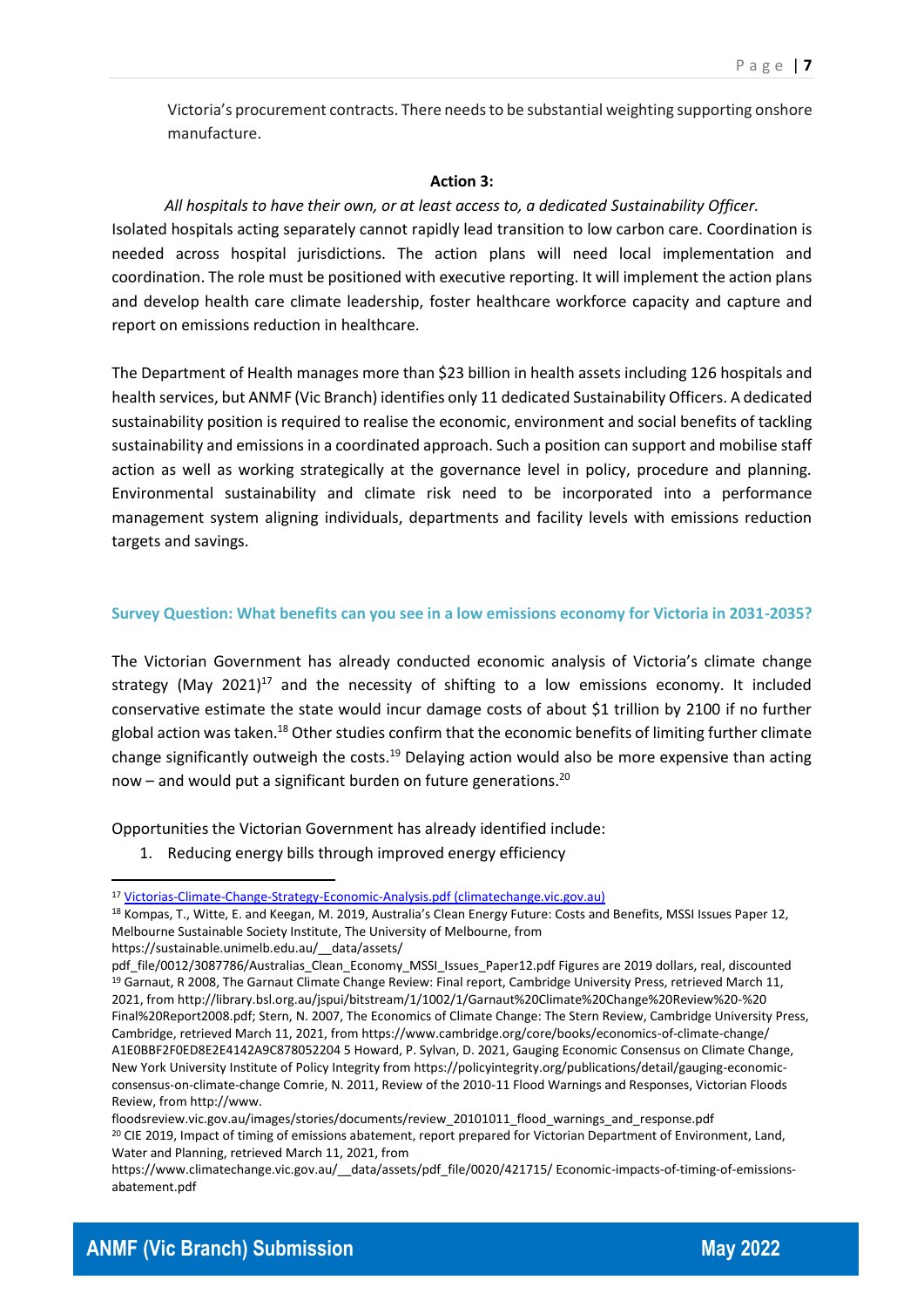- 2. Establishing 'industries of the future' such as hydrogen, large-scale batteries and offshore wind generation.
- 3. Tapping into growing consumer and business preferences for low emissions products such as clean energy and locally- grown food.
- 4. Helping retain access to international markets as countries impose border taxes related to the carbon intensity of imported product.<sup>21</sup>
- 5. Creating thousands of  $jobs<sup>22</sup>$
- 6. Improved health and environment, $^{23}$  including reduction in air pollution which could result in health benefits delivering 23 billion in savings by 2050. These savings in money and lives can be realised earlier if Victoria's targets are also brought forward.

Significantly, Australian's are increasingly aware of the impacts of action and inaction.

Australia's Biggest Climate Poll 2022, was conducted by "Together We Can,"in January 2022. It surveyed 15,358 people across all 151 federal electorates on their views about climate change<sup>24</sup>.

In summary,

- 1. 67% of people believe the benefits they receive from greater action on climate change outweigh costs.
- 2. 69% of people believe greater action on climate change will strengthen the Australian economy
- 3. 65% of people believe greater action would be good for their health.<sup>25</sup>

### What can be done to make sure the benefits and costs of climate action are fairly shared?

The term "just transition" needs to be reclaimed for the value it brings, and not politicised and weaponised. Transition is already underway for our domestic power supply. The transition to renewable energy needs to be regulated, just and fair - facilitating economic restructuring that represents the interests of workers and resulting in good, secure, unionised jobs. The dialogue must include livelihoods and communities, women and first nations people.

There is an important role for the State which needs to provide the supportive framework that facilitates this.

The Victorian Trades Hall Council and affiliates have released a report, *"Putting the Justice in Just Transition".* It recommends:

- 1. Maximise local jobs in renewable energy. Detailed procurement plans must maximise local Victorian and Australian production capacity.
- 2. Ensure good union jobs.
- 3. Maximise the number of jobs available with good rosters, hours of work and leave ratios



<sup>21</sup> [Victorias-Climate-Change-Strategy-Economic-Analysis.pdf \(climatechange.vic.gov.au\),](https://www.climatechange.vic.gov.au/__data/assets/pdf_file/0023/521357/Victorias-Climate-Change-Strategy-Economic-Analysis.pdf) p. 7

<sup>22</sup> [Victorias-Climate-Change-Strategy-Economic-Analysis.pdf \(climatechange.vic.gov.au\)](https://www.climatechange.vic.gov.au/__data/assets/pdf_file/0023/521357/Victorias-Climate-Change-Strategy-Economic-Analysis.pdf) p. 8

<sup>&</sup>lt;sup>23</sup> [Victorias-Climate-Change-Strategy-Economic-Analysis.pdf \(climatechange.vic.gov.au\),](https://www.climatechange.vic.gov.au/__data/assets/pdf_file/0023/521357/Victorias-Climate-Change-Strategy-Economic-Analysis.pdf) p. 14

<sup>&</sup>lt;sup>24</sup> [Australia\\_s\\_Biggest\\_Climate\\_Poll\\_2022\\_-\\_full\\_report.pdf \(nationbuilder.com\);](https://assets.nationbuilder.com/caha/pages/2653/attachments/original/1647385355/Australia_s_Biggest_Climate_Poll_2022_-_full_report.pdf?1647385355) Australians recognise health benefits of

climate action, says new poll - [Climate and Health Alliance \(caha.org.au\)](https://www.caha.org.au/mr_220316) <sup>25</sup> [Climate Poll | Together We Can \(togetherwecanmovement.org.au\)](https://togetherwecanmovement.org.au/poll)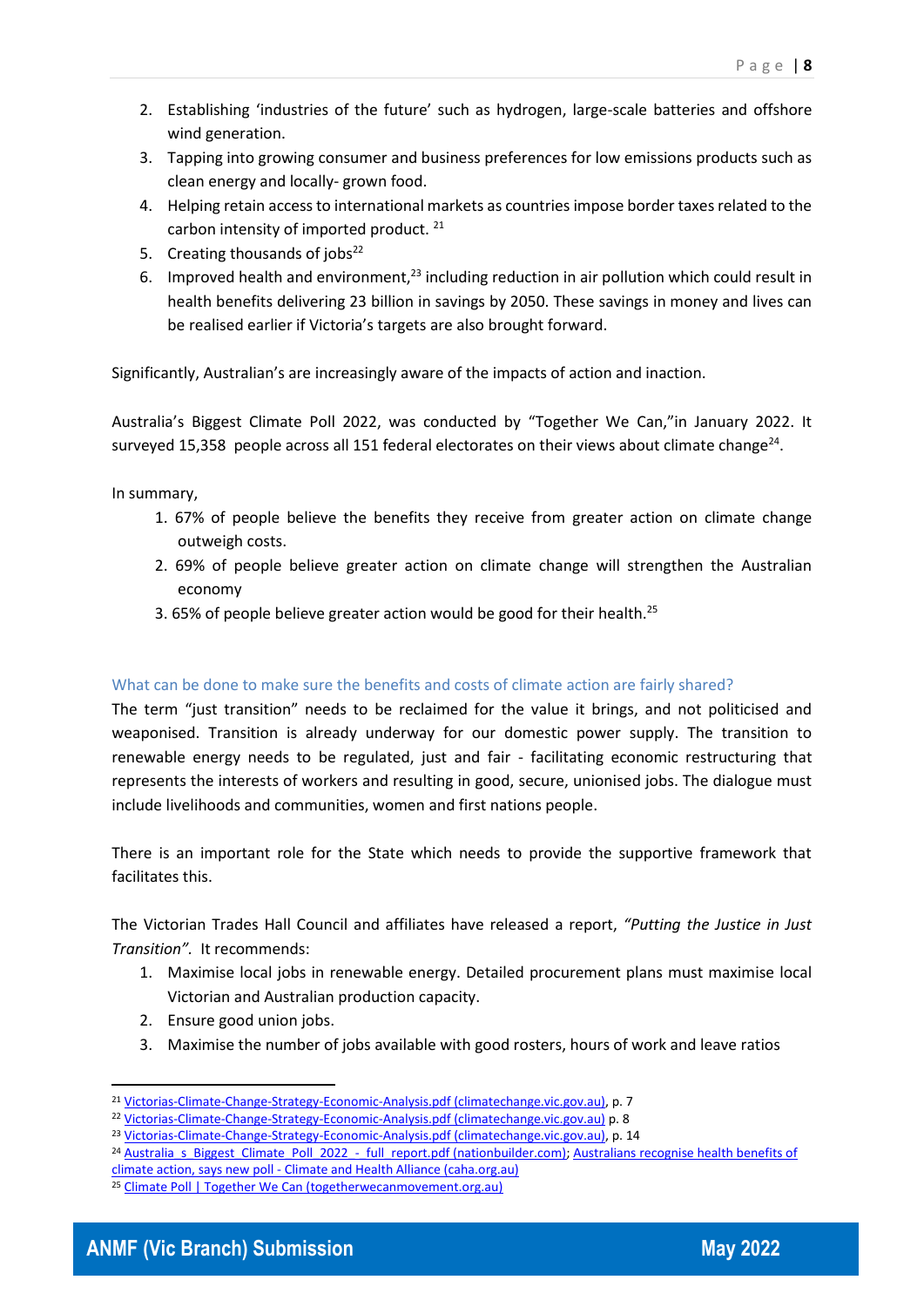- 4. Jobs guarantee and no forced redundancies for workers from fossil fuel industries
- 5. Detailed skills and training assessment
- 6. Apprenticeship programs with minimum ratios and include recruitment of women and aboriginal workers
- 7. Develop the necessary infrastructure to develop the renewables industry.
- 8. Ensure community engagement and development.<sup>26</sup>

# **Survey Question: What challenges might Victoria face in reducing emissions in the period 2031- 2035 and potential actions to overcome?**

| <b>CHALLENGE</b>                                 | <b>ACTION</b>                                  |
|--------------------------------------------------|------------------------------------------------|
| Resistance from the fossil fuel industry         | Stop subsidising fossil fuels.                 |
| determined to maximise profits for personal      |                                                |
| gain. This may take the form of fighting         | Move away from gas, including gas free         |
| transition plans, failing to spend money on      | hospitals.                                     |
| essential safety filters etc prior to closure,   |                                                |
| portraying their industry as clean or adequately |                                                |
| offset, fearmongering among the public about     |                                                |
| job security and reliable energy supply,         |                                                |
| politicising climate change as right vs left,    |                                                |
| misinformation campaigns, use of diversional     |                                                |
| strategies such as individual personal           |                                                |
| attribution, offsets, future technologies, CSS.  |                                                |
| Transforming our electricity grid from one       | A nationally coordinated grid.                 |
| centred around coal regions to one centred       |                                                |
| around wind and solar regions.                   | Prioritise the planning and building of the    |
|                                                  | required transmission lines at pace and scale  |
|                                                  | consistent with keeping global warming to 1.5  |
|                                                  | degrees and avoiding the worst climate         |
|                                                  | impacts.                                       |
|                                                  |                                                |
|                                                  | Planning processes must involve a greater role |
|                                                  | for regional communities and First Nations     |
|                                                  | Groups. Include impacted communities in the    |
|                                                  | planning to ensure these are minimised.        |
|                                                  | Include biodiversity protection and            |
|                                                  | environment impact mitigation.                 |
|                                                  | Use this as an opportunity to locally          |
|                                                  | manufacture the green steel and components     |
|                                                  | for the transmission lines. Maximise regional  |
|                                                  | jobs, invest in training to prepare the        |
|                                                  | workforce.                                     |
|                                                  |                                                |

<sup>26</sup> [2019 just transition offshore wind report FINAL.pdf \(mua.org.au\)](https://www.mua.org.au/sites/mua.org.au/files/uploads/Submissions/2019%20just%20transition%20offshore%20wind%20report%20FINAL.pdf)